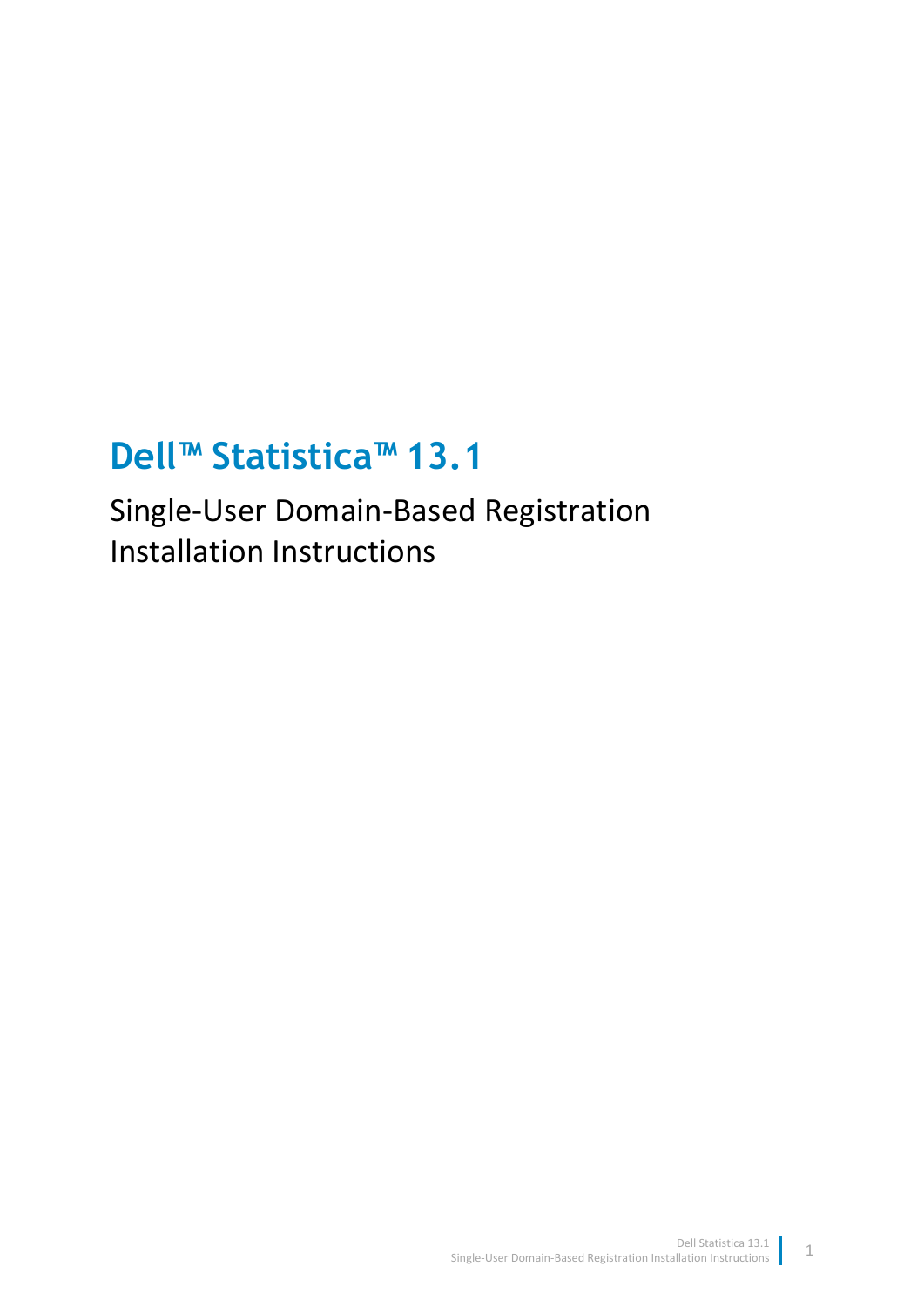### **Notes**

- 1 An Internet connection is necessary for this type of installation.
- 2 Users running Windows<sup>TM</sup> Vista, Windows 7, or Windows 8 on their client machines must log on with Administrator permissions to complete the installation. The installation makes necessary changes to the system. If you are prompted to reboot during the installation, you must log on with Administrator permissions after rebooting to complete the installation successfully. All workstations must have Microsoft Internet Explorer version 7 or later installed.
- 3 If you have a previous version of Statistica on your computer, uninstall the program (see the *Uninstalling* section for uninstall instructions). Note that this method of removing Statistica will not affect or delete any data files created with previous installations. Once this is complete, proceed with the installation instructions.

### **Installing**

- 1 Ensure that no other applications are running.
- 2 Download the program from [https://support.software.dell.com/statistica/,](https://support.software.dell.com/statistica/) and then double-click **setup.exe** to begin the installation process. Or, insert the Statistica DVD into the drive. The installation process should begin automatically, and the Statistica installation dialog box will be displayed. Click the **Install Statistica** button. Note: If the DVD does not auto-start, browse the DVD and double-click **CDSTART.exe**.
- 3 The **Welcome** dialog box is displayed. Click the **Next** button.
- 4 In the **Serial Number / Product Key** dialog box, enter the Serial Number and 20-character Product Key in the respective boxes. Note: It is important to use the complete keyset as provided by Dell. Click the **Next** button to continue.
- 5 In the **Network ID / Install Code** dialog box, enter the Install Code (note that a Single-User installation does not require a Network ID). Click the **Next** button to continue.
- 6 In the **License Agreement** dialog box, read the software license agreement. Select the **I accept the terms in the license agreement** option button, and click the **Next** button if you agree with the terms and want to continue the installation process.
- 7 In the **Setup Type** dialog box, select either the **Typical** option button or the **Custom** option button. Typical setup installs Statistica with the most common options; this is the recommended selection. Custom setup options are not covered in these instructions. If you have questions about the custom installation, contact Dell for technical support: [https://support.software.dell.com/statistica/.](https://support.software.dell.com/statistica/) Click the **Next** button to continue.
- 8 In the **Start Menu Folder** dialog box, enter the Start Menu folder name; the default name is Statistica 13. If you want to create a desktop shortcut to Statistica, select the check box. Click the **Next** button to continue.
- 9 In the **Register with Dell** dialog box, enter the requested information. This information is required to obtain the final licensing file for your software. Click the **Next** button to continue.
- 10 A message will be displayed that prompts you to enable your wireless network adaptor. If your computer has a wireless network adaptor, please enable it until installation is complete in order to license the software. Once it is enabled, click the **OK** button.
- 11 In the following dialog box, you will be informed that your license registration is pending and that a registration email has been sent to you.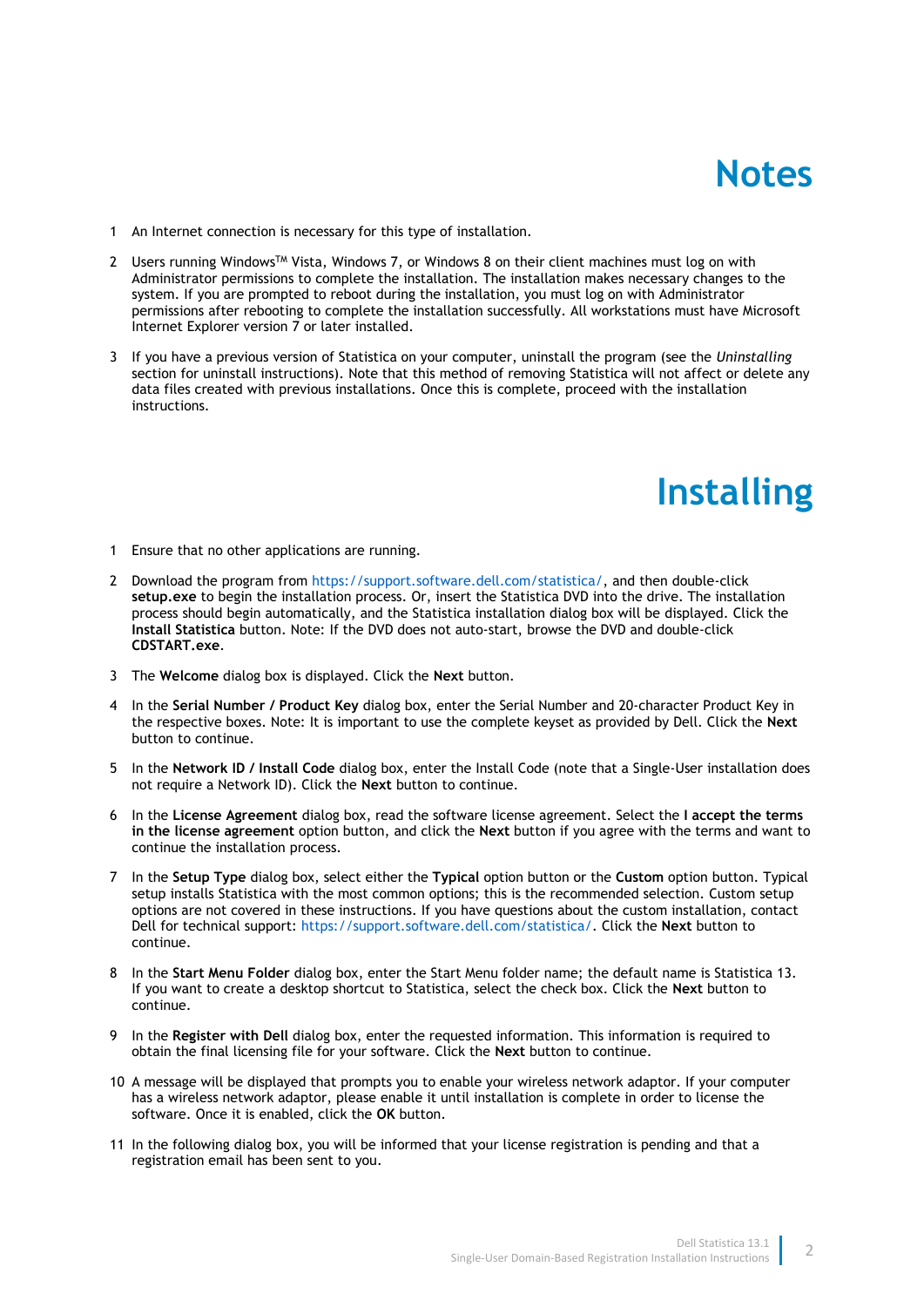12 Open your company (or university) email application. Go to your Inbox and open the registration email from license@statsoft.com or license@software.dell.com. The email will ask you to verify your email address in order to continue the installation of Statistica. Click on the hyperlink in the email. Alternately, you can copy and paste the link, in its entirety, into the address bar of your web browser.

Note: If you do not receive an email from license@statsoft.com or license@software.dell.com, look in your Junk E-mail folder. Due to the hyperlink in the email, your email application may have flagged the email as spam. Or, there may be an issue with your internet connection or firewall.

- 13 In your web browser, the Statistica Email Address Confirmation Web page is displayed. Your email address has been confirmed.
- 14 Return to the installer and click the **Continue** button to finish the installation of Statistica. If you have closed the installer, restart it and continue.
- 15 Statistica will now attempt to register your software automatically. A dialog box stating that your license has been successfully registered is displayed. Click the **OK** button. If the registration process fails, a different dialog box is displayed, indicating the failure. See the *Notes on failed registration* section for additional details of failed registration.
- 16 Statistica is ready to install. To begin copying files to your machine, click the **Install** button.
- 17 You should receive a message stating that the installation is complete. You may be prompted to reboot now or reboot later, depending on the components that were installed on your machine. If you are prompted, it will be necessary to reboot before you run Statistica. Click the **Finish** button to complete the installation process.

# **Uninstalling**

To uninstall Statistica, follow these steps:

- 1 Ensure that no other applications are running.
- 2 In the Control Panel, select **Add or Remove Programs** (Windows XP) or **Uninstall a program** located under **Programs** (WindowsTM Vista, Windows 7, or Windows 8).
- 3 Scroll down through the list of programs and select Statistica. Click either **Remove** (Windows XP) or **Uninstall** (WindowsTM Vista, Windows 7, or Windows 8) to uninstall the program.
- 4 A message is displayed to confirm that you want to uninstall Statistica from your computer. Click the **Yes**  button, and Statistica files will be uninstalled.
- 5 When the uninstall process is complete, click the **Yes** button to notify the registration server. This enables you to install Statistica on another computer.

# **Notes on failed registration**

The software registration process can fail for several reasons including: exceeding the allowed number of installations for a serial number, lack of Internet connection on the installed machine, incorrect serial number, wrong email address, or other technical difficulties.

- 1 If you want Statistica installed on an additional computer, contact Dell for information on our policy and additional pricing.
- 2 If some other issue has affected your registration, ensure that the computer is connected to the Internet, and verify your serial number. Start Statistica. If the **Statistica Licensing** dialog box is displayed, click the **Register** button. If the **Statistica Licensing** dialog box is not displayed, select the **File** tab. In the left panel, click **Help/Support**. In the right panel, under the **Support** heading, click **Register**.